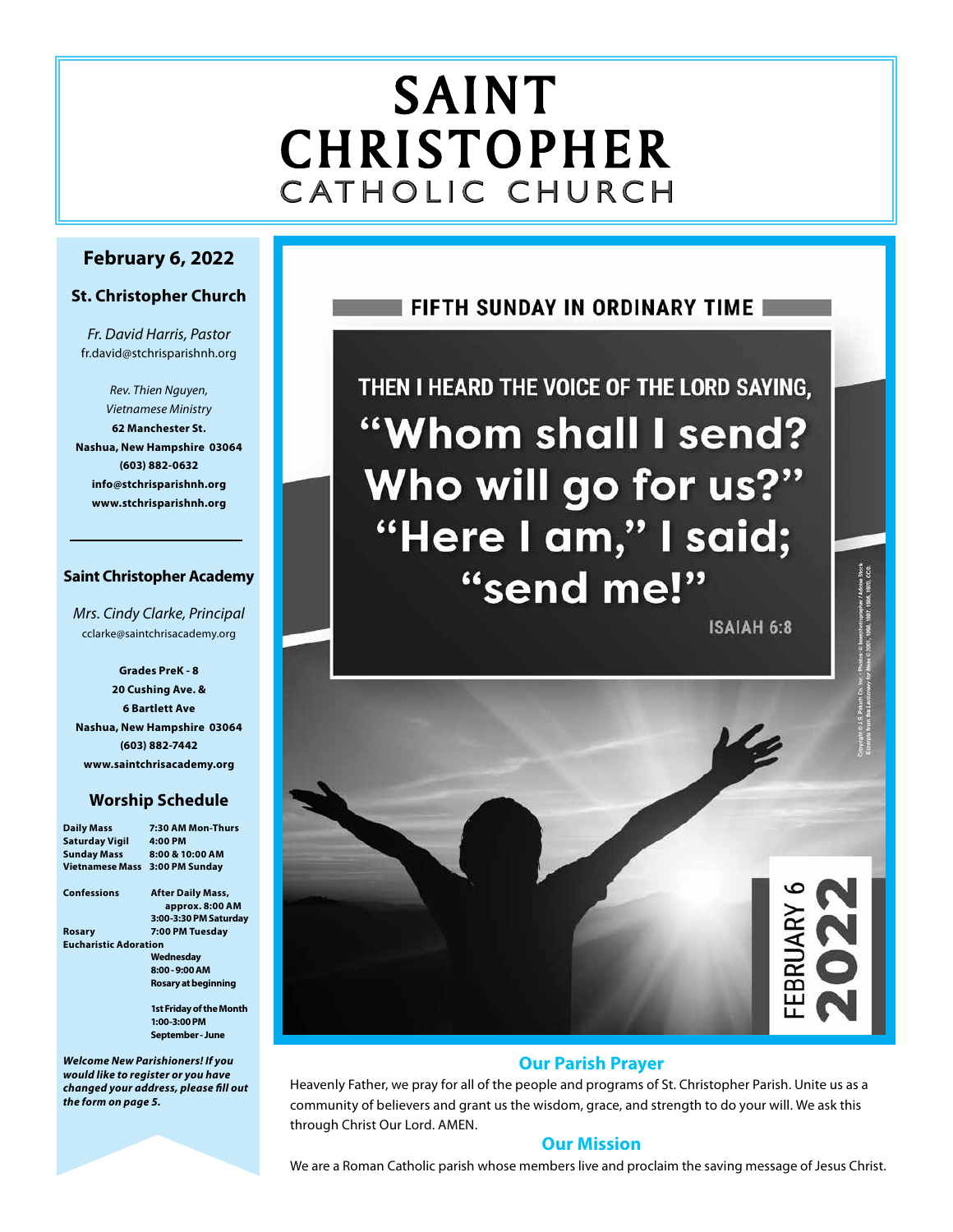# Mass Intentions

#### **Saturday, February 5**

8:00 AM The Intentions of the Coffey Family

4:00 PM Dick Blais by Kathy and Caroline Sean Costello

by Cindy Clarke

**Sunday, February 6**

8:00 AM People of the parish

10:00 AM Mrs. Theresa Balzer by the Harris Family

3:00 PM Vietnamese Mass

#### **Monday, February 7**

7:30 AM John Ferrari by Mike & Kathleen O'Connor

**Tuesday, February 8**

7:30 AM Dick Blais by his wife, Helen

**Wednesday, February 9**

7:30 AM Sean Costello by Leo and Connie Courcy

**Thursday, February 10**

7:30 AM Maria Mai Thi Cai by Her Daughter

**Friday, February 11**

No Mass on Fridays

# **Saturday, February 12**

Judith Maldonado by Susanne and Dan Tracy

 Pete Cadwell - 4th Anniv. by His Wife - Jane Cadwell

**Sunday, February 13** 8:00 AM People of the parish

10:00 AM Mona Pepin by The Beatrice Family

3:00 PM Vietnamese Mass

#### **The Sanctuary Lamp Burns This Week:**

Sanctuary Lamp - Fr. David Harris from a grateful St. Chrisopher Parish Family

#### **Altar Bread and Wine:**

The Altar Bread, which will become the Body of Our Lord Jesus Christ at all Masses during February, will be offered for the people of the parish

*Arrangements can be made to donate the monthly Altar bread and wine in honor of a loved one by contacting the rectory at 882-0632 during business hours. Mass intentions can also be scheduled by calling the rectory.* 

*Votive candle suggested offertory is \$3.00* 

# **Fifth** Sunday in Ordinary

Time

# "Put out into deep water and lower your nets for a catch."

February 6, 2022



# **SHARING GOD'S GIFTS**

Isn't it comforting to know that others have struggles with low self-esteem? Today Isaiah calls himself a man with "unclean lips." Paul is "not fit to be called an apostle." Simon Peter tells Jesus (perhaps unnecessarily) "I am a sinful man." All of these may be true, but God chose these three - unclean, unfit, sinful - as important, essential messengers in the work of salvation. We all can remember this whenever we are tempted to view ourselves as unqualified for (or excuse ourselves from) sharing the Good News. Having a low opinion of ourselves isn't humility. Truth be told, it's a kind of arrogance to think that God cannot work through us. It's a good thing to be aware of and honest about our failings or limitations, but we also give glory to God by acknowledging what we are able to do, by sharing the gifts that God has granted us.

# **RECEIVING THE CALL**

All three readings today feature what are known as the "call" stories of famous figures of our faith: Isaiah, Paul, and Simon Peter. Each story shares features common to scriptural "call" stories: First, an encounter with God or a messenger of God. Second, there is some sort of resistance, usually framed as a claim of unworthiness. Third, the one who has been called receives an assurance that they are, indeed, fit for the mission. In this way God has continued to call prophets, apostles, saints, and everyday women and men throughout time. It is unlikely that any of us will receive a "call" as dramatic as fiery angels in the temple, a booming voice from heaven striking us down, or sitting side-by-side in a boat with Jesus of Nazareth. This doesn't mean we can't, or won't, or haven't received a call from God. It may even be a "spillover" from somebody else's, the way James and John are called through Jesus giving Simon Peter his mission.

## SINFUL MAN, HOLY MAN

We can likely identify with Simon Peter who, in today's Gospel passage, is really having a bad day at work. When your job is to catch fish, and you're not catching fish, it's a bad day. To top it off, he knows he is in the presence of a holy man in the person of this Jesus of Nazareth, who had just commandeered his boat to do some spontaneous preaching. As good as the preaching may have been, it surely didn't put fish in the nets. So, as he will throughout the gospel, Jesus rectifies the situation. Simon Peter knows he's not merely in the presence of a holy man, but of holiness itself, and de-

clares his sinfulness. Nevertheless, he is commissioned for the work of the Gospel. No matter how bad our day may be going, or how incompetent we think we are, we are receiving the call. Our role in the story? Listen.

# **TODAY'S READINGS**

Isaiah 6:1-2a, 3-8 Psalm 138:1-2, 2-3, 4-5, 7-8 1 Corinthians 15:1-11 [3-8, 11] Luke 5:1-11

Luke 5:4

2

**The Miraculous Draught** of Fishes 1520 Attributed to Ugo da Carpi (Italian, c. 1480-after 1525) after Raffaello Sanzio, called Raphael (Italian, 1483-1520) Art Institute of Chicago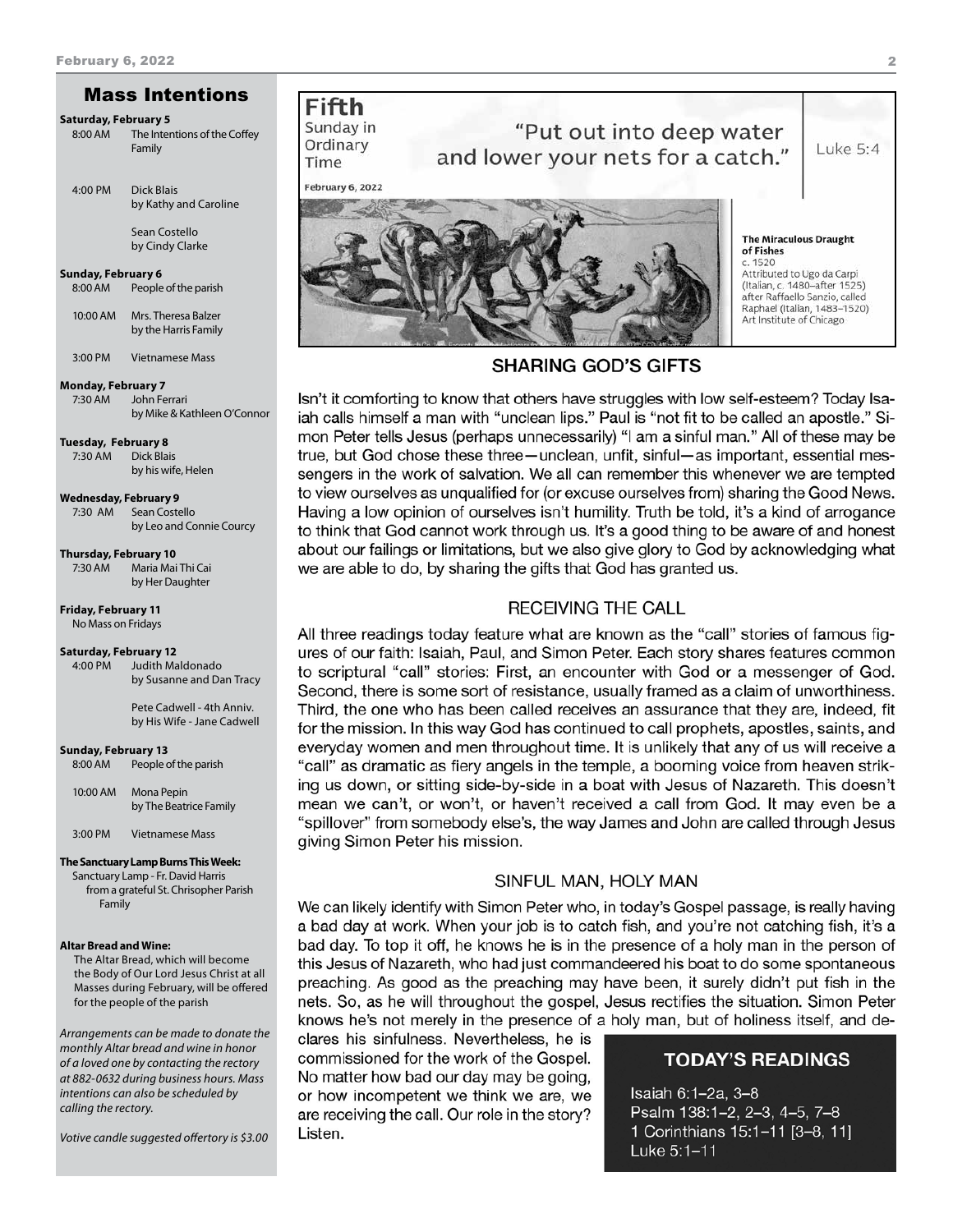# **Spring Anniversary Mass**

Bishop Peter A. Libasci invites all couples celebrating a significant wedding anniversary in 2022, and those recently unable to participate due to COVID-19, to attend a Wedding Anniversary Mass. The Mass will be held on Sunday, May 1, 2022 at 2:00 PM, at St. Joseph Cathedral, Manchester. To register, please contact your parish office by April 8, 2022. The parish office will gather and submit all necessary information. Once registration has been completed by the parish office, all registrants will receive an invitation to this special celebration. To all you married couples, congratulations and we look forward to seeing you this spring at the Wedding Anniversary Mass!

# **Year End Tax Statements**

Tax statements acknowledging contributions for 2021 were mailed (or emailed) on Thursday, January 13 to any contributor that received a statement last year. If you are in need of a statement for your yearly taxes and have not received one, please call the rectory at 882-0632. Saint Christopher Parish is grateful to all our generous and faithful parishioners. parishioners.

# **Saint Christopher Academy Accepting Applications for Fall 2022**

Families looking for an outstanding prekindergarten through grade 8 Catholic education are invited to apply to Saint Christopher Academy for the Fall of 2022. At Saint Chris, we value academic excellence and spiritual development within a caring, joy-filled community. Our dual Nashua campuses serve grades pre-k to grade 5 at our lower campus and grades 6 to 8 at our nearby upper campus. Students benefit from the distinctly age appropriate experiences at each location and have access to more advanced academic programs and a broader range of extracurricular and athletic opportunities. To learn more, visit SaintChrisAcademy.org or contact Enrollment Coordinator Lorrice Bedard at 603-882-7442, ext. 310

# **Corpus Christi Corner**

Corpus Christi Food Pantry is looking for a volunteer to drive our van to pick up supplies and donations on Monday and Wednesday mornings. If anyone is interested, please contact Maryellen Keigher at 603-882-6372.

Suggested food items for February are: Scalloped potatoes, baked beans, brownie mix, canned carrots, mustard, ketchup, 1 lb can or jars of coffee, shampoo and conditioner. There are baskets located at each of the church entrances for your donations. Thank you!!

# **For Vocations**

"They left everything and followed Jesus." If you sense that Christ may be calling you to the priesthood,diaconate or consecrated life, contact the Vocation Office at mmason@rcbm.org.

# **Feast of St. Joseph**

Bishop Libasci invites men of the Diocese of Manchester to Mass and breakfast at St. Joseph Cathedral to celebrate the Feast of St. Joseph on Saturday, March 19, 2022. The morning will follow the schedule below:

7:30 AM - Rosary 8:00 AM - Mass 9:00 AM - Breakfast and Fellowship 9:30 AM - Keynote

Registration is \$12 per person and must be completed online at https://tinyurl.com/ StJosephBreakfast.

St. Christopher's would like to welcome the following parishioners to our parish and their new spiritual home:

• Margaret "Peg" Bennett

Kevin & Kayla Lundbohm and their son, Luke



# **We're Here for YOU at St. Christopher Parish!**

#### *Rectory Hours:*

Monday - Thursday 9:00-3:00 Friday 9:00-12:00

*Rectory Phone:* 882-0632

*Rectory Email: info@stchrisparishnh.org*

## *Fr. David Harris fr.david@stchrisparishnh.org*

*Administrative Asst.* - *Kitty Provost kprovost@stchrisparishnh.org*

*Bookkeeper* - *Jean Dickson bookkeeper@stchrisparishnh.org*

#### *Director of Music & Organist* - *Carol Ann Skabo*

*music@stchrisparishnh.org*

# *Religious Educ.* - *Christine Mercurio*

*cmercurio@stchrisparishnh.org Confirmation* - *Alex Sullivan asullivan@stchrisparishnh.org RCIA* - *Joe Mercurio rcia@stchrisparishnh.org*

*Parish Council* - *Elizabeth Cote ecote@stchrisparishnh.org Finance Committee -- Tom Nardone tnardone.work@gmail.com*

*Bulletin - Marta Nissen bulletin@stchrisparishnh.org*

Bulletin submissions are due one week before publication.



**Like St. Chris Parish on Facebook!**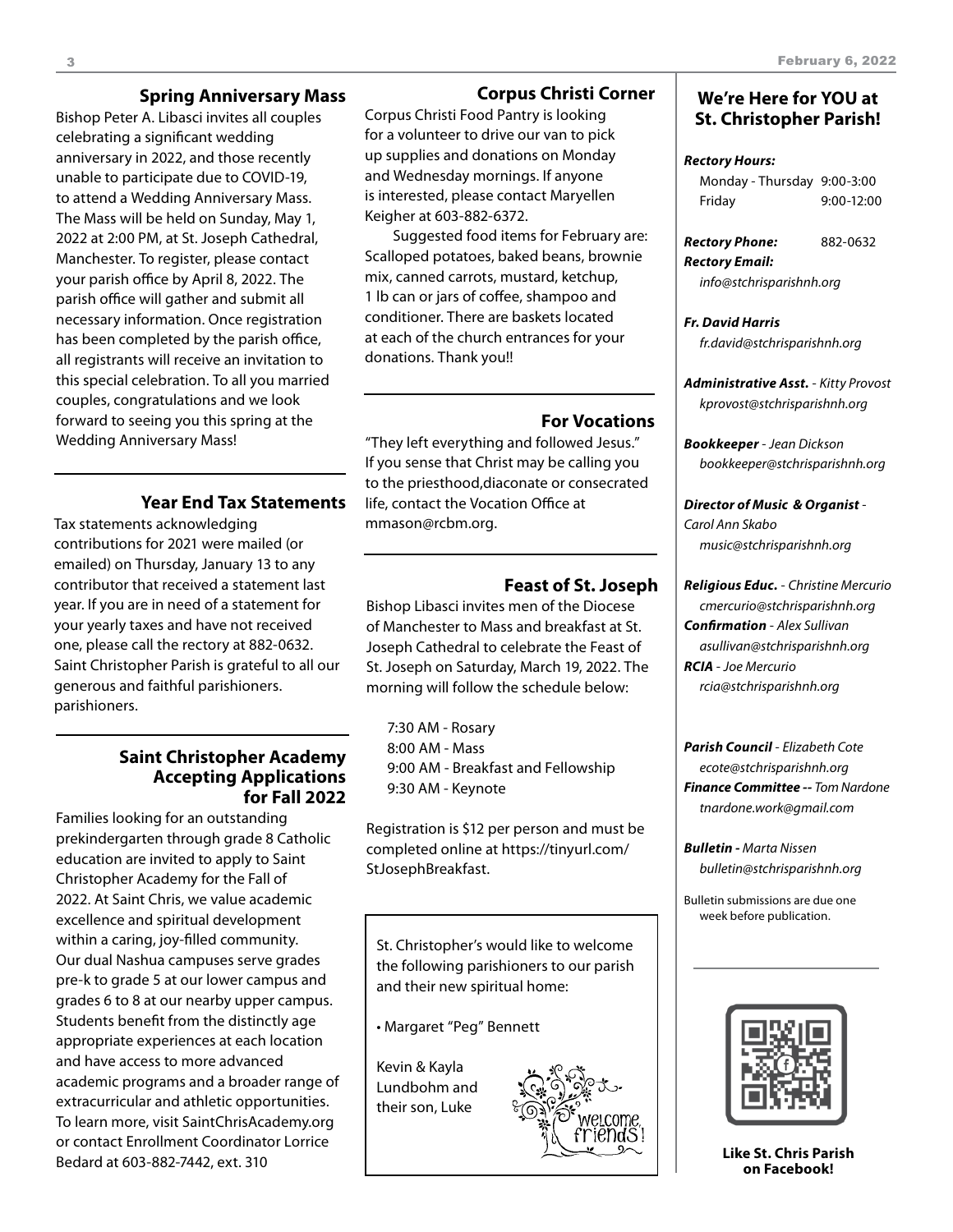

*January 30, 2022 Offertory*

| <b>Offertory Envelopes</b> |  | \$2,955.00 |
|----------------------------|--|------------|
| Loose Offertory            |  | \$210.00   |
| <b>Faith Direct</b>        |  | \$2,516.75 |
| Total                      |  | \$5,681.75 |
| Seminarians                |  | \$40.00    |
| Total-to-date: \$1,501.00  |  |            |
|                            |  |            |
| Solemnity of Mary          |  | \$40.00    |
| Total-to-date: \$941.00    |  |            |
| <b>Fuel Collection</b>     |  | \$50.00    |
| Total-to-date: \$3,391.00  |  |            |
| <b>Catholic Education</b>  |  | \$400.00   |
| Total-to-date: \$435.00    |  |            |
| Immaculate Conception      |  | \$40.00    |
| Total-to-date: \$810.00    |  |            |
| Retirement Religiousl      |  | \$40.00    |
| Total-to-date: \$1,756.00  |  |            |
| Christmas                  |  | \$60.00    |
| Total-to-date: \$19,738.00 |  |            |





Saint Christopher Academy is a pre-kindergarten through grade 8 Catholic school located on two nearby locations. At SCA, student are immersed in an authentically Catholic, academically excellent education within the embrace of a safe, joy-filled community.

*Visit us online at SaintChrisAcademy.org*

*Now accepting applications for 2022-2023!*

# **Saint Christopher Academy 18th Annual Auction**

Plans are underway for the Saint Christopher Academy 2022 Auction, "In the Winner's Circle with Saint Chris"! After COVID forced the event online for the last two years, we are excited to be planning our LIVE Auction for April 2, 2022 at Alpine Grove in Hollis, NH. Over 200 parents, friends, and alumni of Saint Chris will gather for a fabulous Kentucky Derby themed evening of raffles, silent and live auctions. The Auction is the Academy's largest fundraiser and will benefit enhanced academic and financial aid programs for our 516 pre-kindergarten to grade 8 students on two campuses. Tickets to the event, as well as sponsorship, advertising, and donations opportunties are available by visiting the Auction website at https://stchrisschoolnh.ejoinme.org/ Auction2022.

# **Vacation Bible School Volunteers**

# *VBS is coming soon and we need to add you to our crew and get this trip rolling!*

**Theme**: Monumental 2022! **When**: July 25-July 29, 2022 **Time**: 8:30 AM -11:30 AM **For**: Kids entering grades K to Grade 5

Come join us for a rockin' good time amid the colorful canyons of the Southwest!… where we explore God's awesome strength along the sunbaked trails! Dancing, music, crafts, snacks and games galore as we hear and learn how to form a rock solid faith in God for the journeys ahead! We will need lots of volunteers, so please email cmercurio@stchrisparishnh.org if you are age 18+ and want to help us make an amazing trek! Youth volunteer slots will be filled as soon as we have our 18+ crew assembled!

# **Christ In Us Family Faith Program**  *Next in person Class is February 13th! Rolling registration for this program for Grades K-Grade 6*

Our parish students in public school grades K to grade 6 AND their families gather once a month in the Church hall for a light breakfast. Students will participate in a grade level lesson while their parents participate in a program just for them. We can all use a recharge in our faith journey! Students will continue with self paced lessons at home each week and submit completed work online. Registration forms can be found on our parish website at stchrisparishnh.org Questions? Email Chris Mercurio at cmercurio@stchrisparishnh.org.



# **Our Family Faith class has been busy!**

*Our January Family Faith class had us celebrating prayer and celebrating LIFE! Our families gathered for breakfast, class and lots of fun! In honor of the National Day of Prayer for the legal protection of the unborn, we collected baby items to be donated to Gianna's place and made a "stained glass" banner reminding us of the importance of prayer.*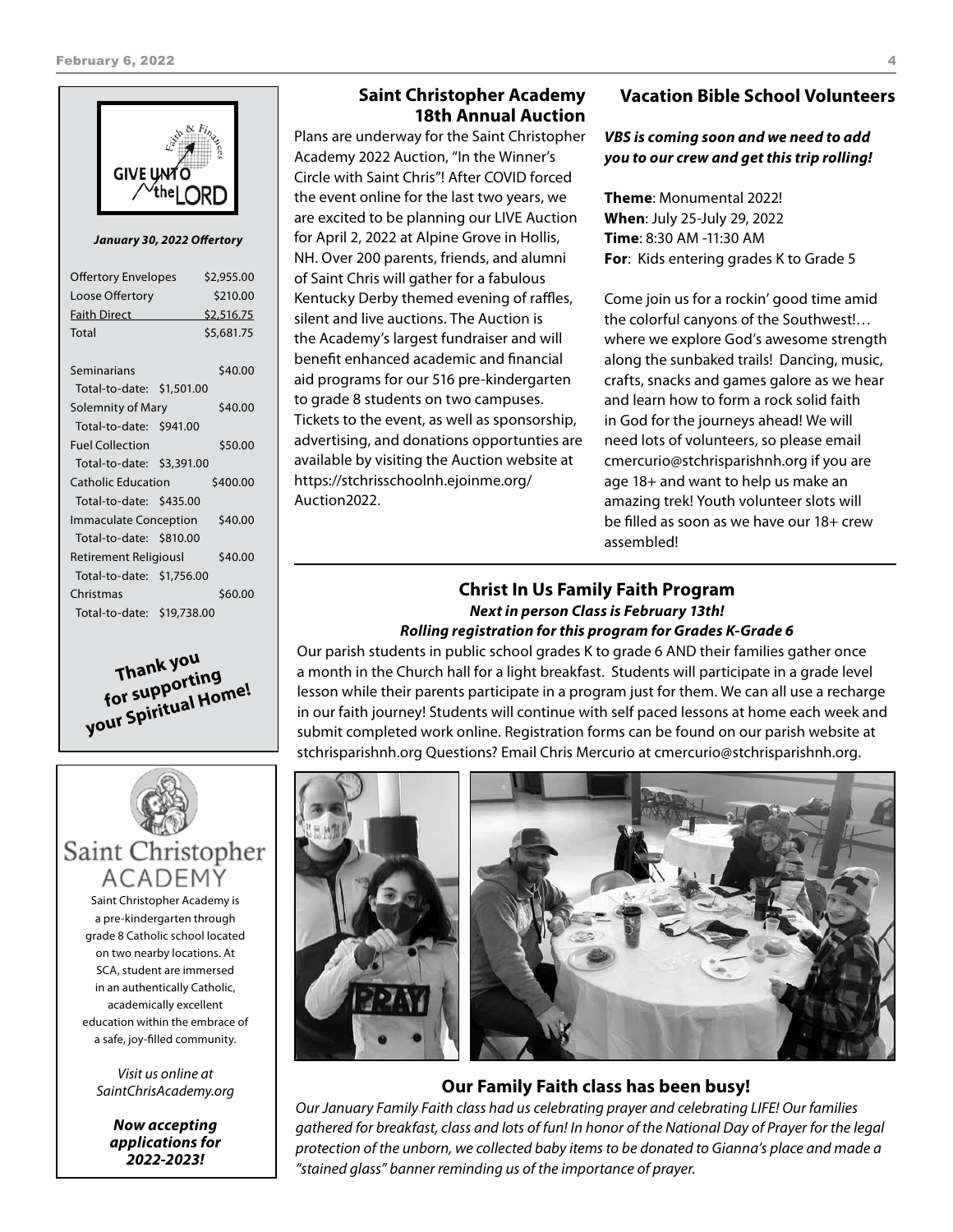# **First Communion and Confirmation**

Our Spring classes have begun. If you have a student interested in preparing for Reconciliation, Confirmation, or First Communion, please email cmercurio@ stchrisparishnh.org for program information. Sacrament preparation registration forms are available at stchrisparishnh.org

*First Communion (grade 3):* These students recently completed classes in Confirmation prep and will continue their studies to receive both Confirmation and First Communion on May 18th. Student and a parent attend class together. Class is 4:30 to 5:30 PM.

*Confirmation:* Students in this class have been baptized, received Reconciliation and First Communion and will prepare to receive Confirmation on May 18th. A parent and student attend class together Classes are held after the 10:00 AM Mass, from 11:00 AM to 12:15 PM.

# **Project Rachel Ministry**

If you or someone you know is suffering after abortion, confidential, non-judgmental help is available from Project Rachel Ministry. Call or email - Phone: 603-663- 0192; email: ProjectRachel@rcbm.org - for Project Rachel in New Hampshire. Spanish speakers may visit EsperanzaPosAborto.org.



# **Catholic Schools Collection**

The annual Catholic Schools collection will take place this weekend of February 5 and 6. This collection is taken to assist the parish in funding its financial support. The proceeds from this collection remain in the parish to offset costs for Diocesan Catholic schools.

# **Summer Camp Scholarships**

We are pleased to announce Bishop Libasci is making scholarships available to youth aged 6 to 15 to attend Camps Fatima and Bernadette in 2022! The youth must be Catholic and residing in New Hampshire. The full scholarships granted to those in financial need are based on the recommendation of the pastor of their parish. Please contact the parish office to request a letter of recommendation and application. The deadline for submission of recommendations is March 11, 2022.

# **St. Christopher Online Giving**

Winter weather means ice and snow may make it difficult for some people to get to church. Unfortunatlely, parish bills keep growing during the winter, including increased heating costs and snow removal expenses. You can make sure your parish support doesn't stop just when we need it the most. Check out our simple, safe and secure online giving program at www. StChrisParishNH.org. We are most grateful to all those who make every effort to give consistently whether electronically or through the weekly offering basket. It really helps us plan and meet our budget!

# **READINGS FOR THE WEEK**

**Monday**: 1 Kgs 8:1-7, 9-13; Ps 132:6-7, 8-10; Mk 6:53-56

**Tuesday**: 1 Kgs 8:22-23, 27-30; Ps 84:3-5, 10-11; Mk 7:1-13

**Wednesday**: 1 Kgs 10:1-10; Ps 37:5-6, 30-31, 39- 40; Mk 7:14-23

**Thursday**: 1 Kgs 11:4-13; Ps 106:3-4, 35-37, 40; Mk 7:24-30

**Friday**: 1 Kgs 11:29-32, 12:19; Ps 81:10-15; Mk 7:31-37

**Saturday**: 1 Kgs 12:26-32; 13:33-34; Ps 106:6-7ab, 19-22; Mk 8:1-10

**Sunday**: Jer 17:5-8; Ps 138: 1-5, 7-8; 1 Cor 15:12, 16-20; Lk 6:17, 20-26



*Lord, hold our troops in your loving hands. Protect them as they protect us. Bless them and their families, For the selfless acts they perform, For us in our time of need. And give us peace. We ask this in the name of Jesus, Our Lord and Savior. Amen.*

Please pray for the following service people from our parish:

Children of William & Yvette Berthelotte: LTC Brian Berthelotte (Army);

LtCol Mark Berthelotte (USAF); LCDR Brad Berthelotte (Navy)

Grandson of William & Yvette Berthelotte: Cpl. Matthew Berthelotte (USMC)

- Son of John & Alana Kocsis: SSG. John Kocsis III (Army)
- Son of Joseph & Sue Strob: Maj. Rob Strob

Son of David & Patricia Taylor: SFC James Taylor (Army)

Grandson of Lorraine St. Pierre PFC Alexander St. Pierre (Army)

Sons of Laurie Kopka and Grandsons of Madeleine Kopka: AT2 Michael Allard (Navy) AME2 Joseph Allard (Navy)

Daugher of John Soltis: Lt.Col. Kristen Soltis (USAF)

Granddaughter of Dan & Sue Tracy: Cpt. Brittany DesLauriers (Army)

Grandson of Betty Batey: Major Nick Batey USAF

Nephew of Karen Narkis: AMT3 David P. Narkis (Coast Guard)

*To add to our military prayer list, email bulletin@stchrisparishnh.org or call the Rectory at 882-0632.*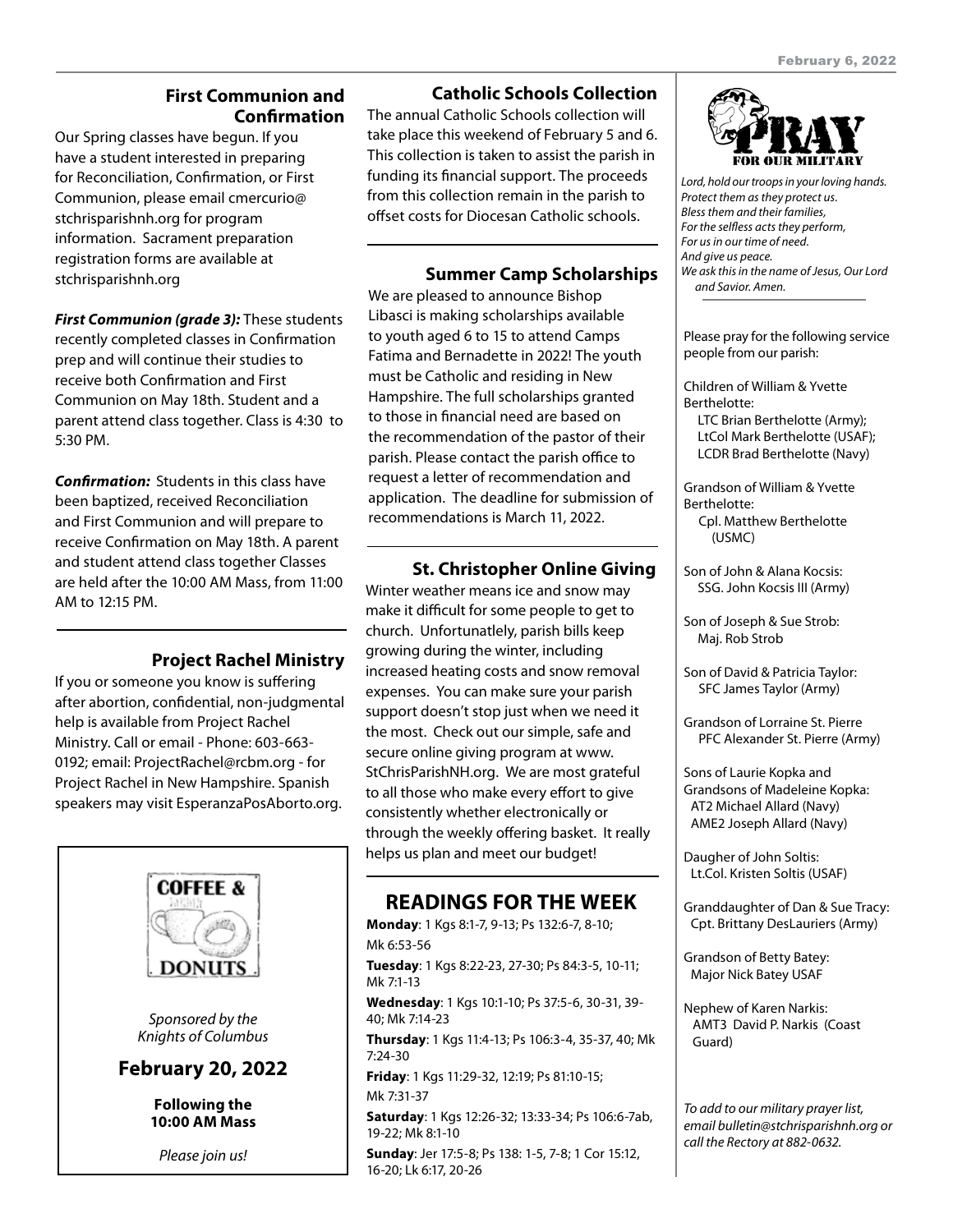# *St. Christopher Parish Community Outreach*

**Parish Prayer Line** *Overwhelmed by life, by care? May we help with our prayer?*

St. Christopher's Prayer Line -- 24/7 from us to Heaven!

*Go online to* www.stchrisparishnh.org

> *Send email to* prayerhotline@ stchrisparishnh.org

## **Prayer Shawls**

Our prayer shawl ministry, Creating for our Community, gathers once a month to knit, crochet, and pray as they create beautiful prayer shawls. If you know of someone who could benefit from the gift of a Prayer Shawl, whether they are having difficult time, or simply need the comfort of Prayer wrapped around their shoulders, please contact the rectory at 882-0632.

## **Outreach Ministry**

If you are homebound and cannot attend Mass and would like to receive communion, please call the Rectory 882-0632.

# **Senior Companions**

Are you homebound? Would you enjoy a visit? Your parish wants to stay connected with you! If St. Christopher is your spiritual home, how about a visit from one of your fellow parishioners? To arrange a visit, please call the Rectory at 882-0632.



# **Saint Josephine Bakhita (c. 1869 – February 8, 1947)**

For many years, Josephine Bakhita was a slave but her spirit was always free and eventually that spirit prevailed.

Born in Olgossa in the Darfur region of southern Sudan, Josephine was kidnapped at the age of 7, sold into slavery and given the name Bakhita, which means fortunate. She was resold several times, finally in 1883 to Callisto Legnani, Italian consul in Khartoum, Sudan.

Two years later, he took Josephine to Italy and gave her to his friend Augusto Michieli. Bakhita became babysitter to Mimmina Michieli, whom she accompanied to Venice's Institute of the Catechumens, run by the Canossian Sisters. While Mimmina was being instructed, Josephine felt drawn to the Catholic Church. She was baptized and confirmed in 1890, taking the name Josephine.

When the Michielis returned from Africa and wanted to take Mimmina and Josephine back with them, the future saint refused to go. During the ensuing court case, the Canossian Sisters and the patriarch of Venice intervened on Josephine's behalf. The judge concluded that since slavery was illegal in Italy, she had actually been free since 1885.

Josephine entered the Institute of St. Magdalene of Canossa in 1893 and made her profession three years later. In 1902, she was transferred to the city of Schio (northeast of Verona), where she assisted her religious community through cooking, sewing, embroidery, and welcoming visitors at the door. She soon became well loved by the children attending the sisters' school and the local citizens. She once said, "Be good, love the Lord, pray for those who do not know Him. What a great grace it is to know God!"

The first steps toward her beatification began in 1959. She was beatified in 1992 and canonized eight years later.

### *Reflection*

Josephine's body was mutilated by those who enslaved her, but they could not touch her spirit. Her Baptism set her on an eventual path toward asserting her civic freedom and then service to God's people as a Canossian Sister.

She who worked under many "masters" was finally happy to address God as "master" and carry out everything that she believed to be God's will for her.

# **Welcome! Please use this form to register!**

*St. Christopher Parish welcomes all visitors to our Spiritual Home! If you are interested in joining the parish, please complete the form below and either drop it in the Offertory Basket or mail it to the Rectory. One of our Parish staff members will be in touch. Registration forms are also available online at www.StChrisParishNH.org.*

| <b>Name</b><br>_____________________________ | <b>Email</b> |
|----------------------------------------------|--------------|
| <b>Address</b>                               |              |
|                                              |              |
| Phone                                        |              |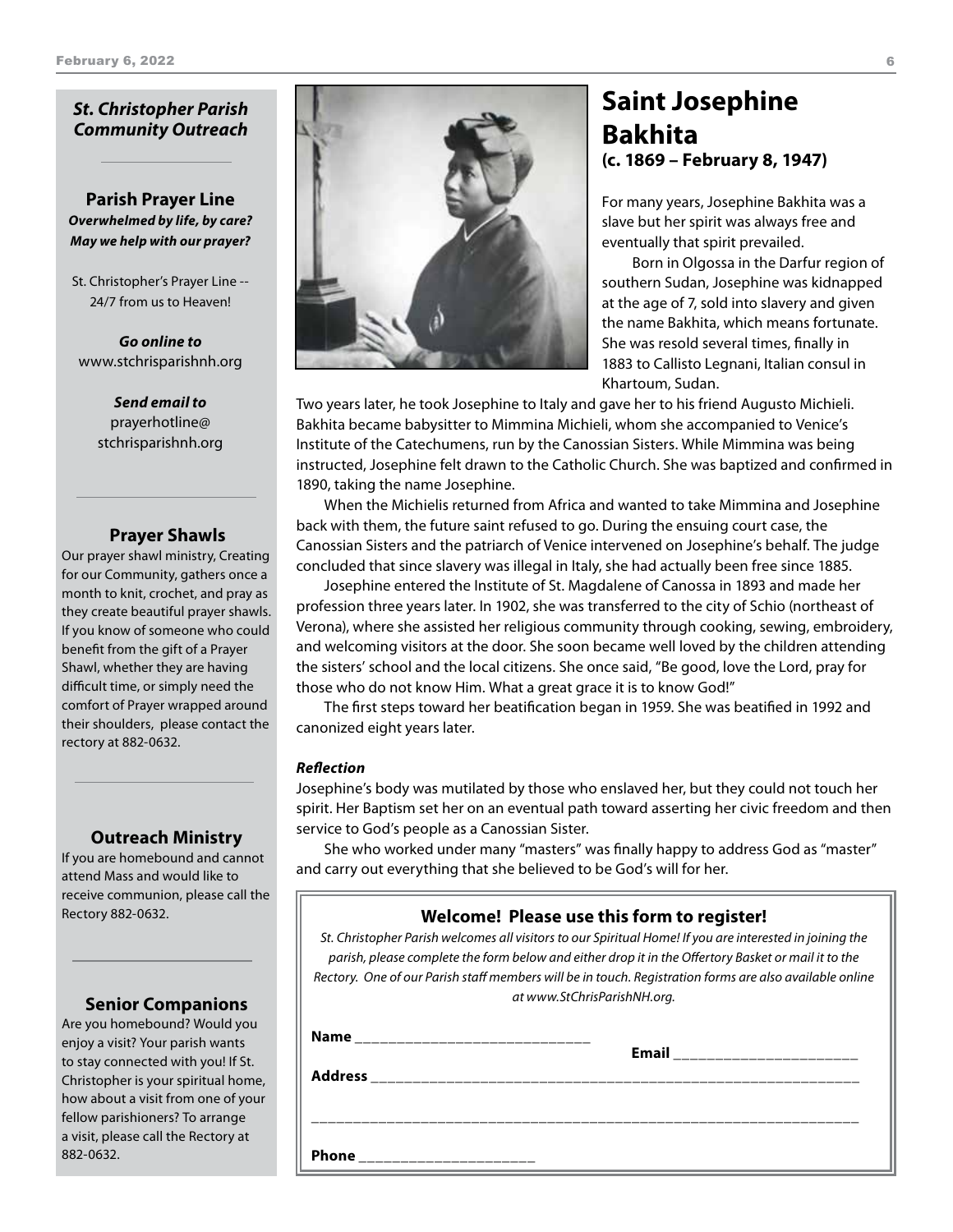# **Family Connection to this Week's Gospel**

# *Gospel Reading: Luke 2:22-40*

*Simeon recognizes the infant Jesus as the promised Messiah.*

Today we celebrate the Feast of the Presentation of the Lord. Discuss with the family the persons of Simeon and Anna as they meet Jesus. (Luke 2: 25–40)

Because Simeon and Anna lived lives of prayer and fasting in the Temple, they were filled with the Spirit of God. That is why they were able to identify Jesus as the Savior even though Jesus was only a baby. To these two holy people, he was recognizable as the Redeemer who had been promised. Simeon described Jesus as "a light for revelation to the Gentiles, and glory for your people Israel."

We too are called to recognize Jesus as Lord. Together as a family discuss ways to recognize Jesus as Lord by praying and attending Mass, fasting, and serving others. As a family, decide on one specific sacrifice you can make in order to alleviate the suffering or need of someone you know. *Reprinted from http://www.loyolapress.com*

# **About Our Faith: What are the twelve fruits of the Holy Spirit?**

You probably had to memorize the seven gifts of the Holy Spirit as part of your Confirmation preparation. You may have accidentally thrown in a few fruits of the Holy Spirit on a Confirmation class quiz: wisdom, fortitude, knowledge… peace…or was it piety?… generosity…is that a gift or a fruit…?

Let's have a refresher.

The seven gifts of the Holy Spirit are seven specific graces He gives us, particularly in the Sacrament of Confirmation. According to the Catechism, they are permanent dispositions that help us respond to the promptings of the Spirit:

# *Wisdom, understanding, counsel, fortitude, knowledge, piety, and fear of the Lord*

The fruits of the Holy Spirit are the result of a life lived according to the Spirit. They are the natural outcroppings of a branch closely united to the Vine, Who is Christ. In the true vine discourse in the Gospel of John, Christ said that those who abide in Him will bear much fruit and glorify the Father.

St. Paul lists the twelve fruits in his letter to the Galatians, and this number has been confirmed by the tradition of the Church:

# *Charity, joy, peace, patience, kindness, goodness, generosity, gentleness, faithfulness, modesty, self-control, and chastity*

Ever notice how someone who strives after holiness just glows with these attributes? Like fire producing light and heat, a soul on fire with the Holy Spirit naturally emits these traits. Not that we are always patient, kind, and good every moment of every day, but if we keep working to remove the barriers of sin, these fruits will surely shine.

*https://www.catholiccompany.com/getfed*

## **Prayer to Saint Michael**

*St. Michael, the Archangel, defend us in battle. Be our defense against the wickedness and snares of the devil. May God rebuke him, we humbly pray; and do thou, O Prince of the heavenly hosts, by the power of God, cast into hell, Satan and all the other evil spirits who prowl about the world seeking the ruin of souls. Amen.*

# **Prayer for Vocations**

*O Holy Spirit, Spirit of wisdom and divine love, impart Your knowledge, understanding, and counsel to youth that they may know the vocation wherein they can best serve God. Give them courage and strength to follow God's holy will. Guide their uncertain steps, strengthen their resolutions, shield their chastity, fashion their minds, conquer their hearts, and lead them to the vineyards where they will labor in God's holy service. Amen.*

# **Prayer for Priests**

*Gracious and loving God, we thank you for the gift of our priests. Through them, we experience your presence in the sacraments. Help our priests be strong in their vocation. Set their souls on fire for your people. Grant them the wisdom, understanding, and strength they need to follow in the footsteps of Jesus. Inspire them with the vision of your Kingdom. Give them the words they need to spread the Gospel. Allow them to experience joy in their ministry. Help them to become instruments of your Divine grace. We ask this through Jesus Christ, who lives and reigns as our Eternal Priest. Amen.*

In the Words of °èpe Francis

"All human suffering is sacred to God. Before God we are not strangers, or numbers. We are faces and hearts, known one by one, by name."

> *Pope Francis I @ Pontifex January 27, 2022*